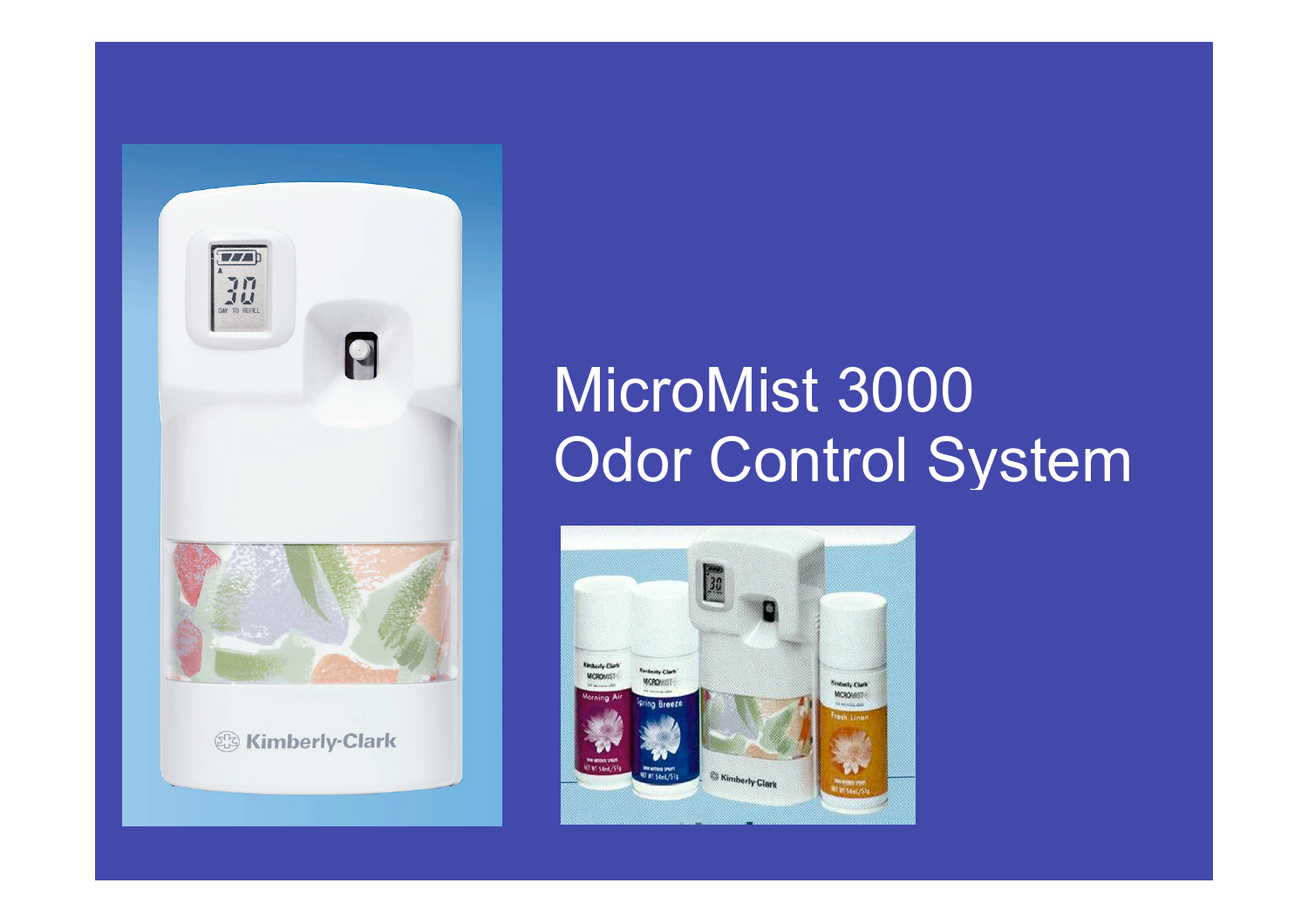#### • Objective

- To strengthen washroom bundle with a more efficient and effective odor control system.
- Selling Propositions
	- Flexible Programming Options
	- K-C Proprietary Technology
- Product Positioning
	- Premium to K-C Watchman Spray system.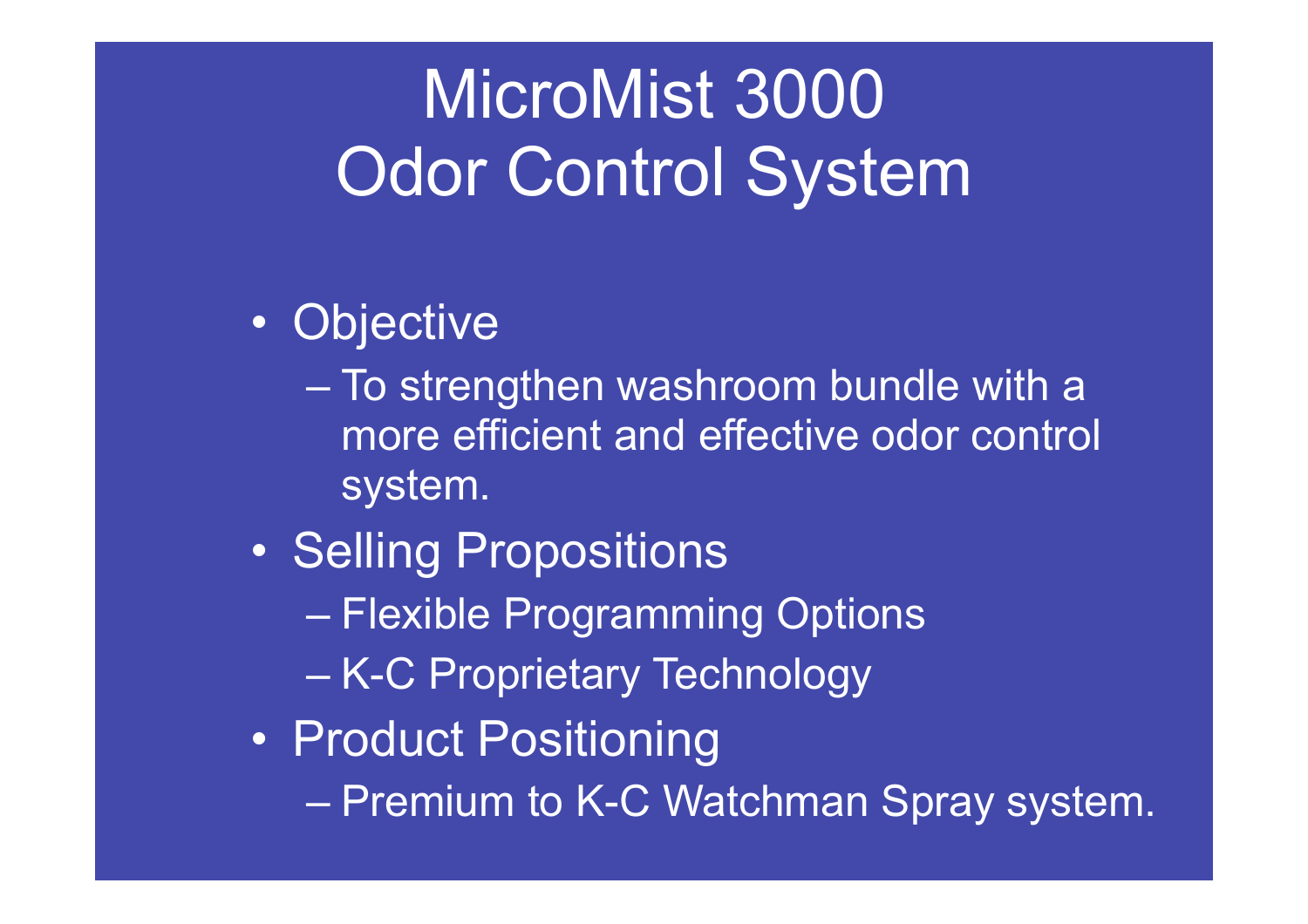#### Recommended Use Areas

- Washrooms
- Office Conference Rooms
- Food Service Establishments
- Country Clubs
- Offices Buildings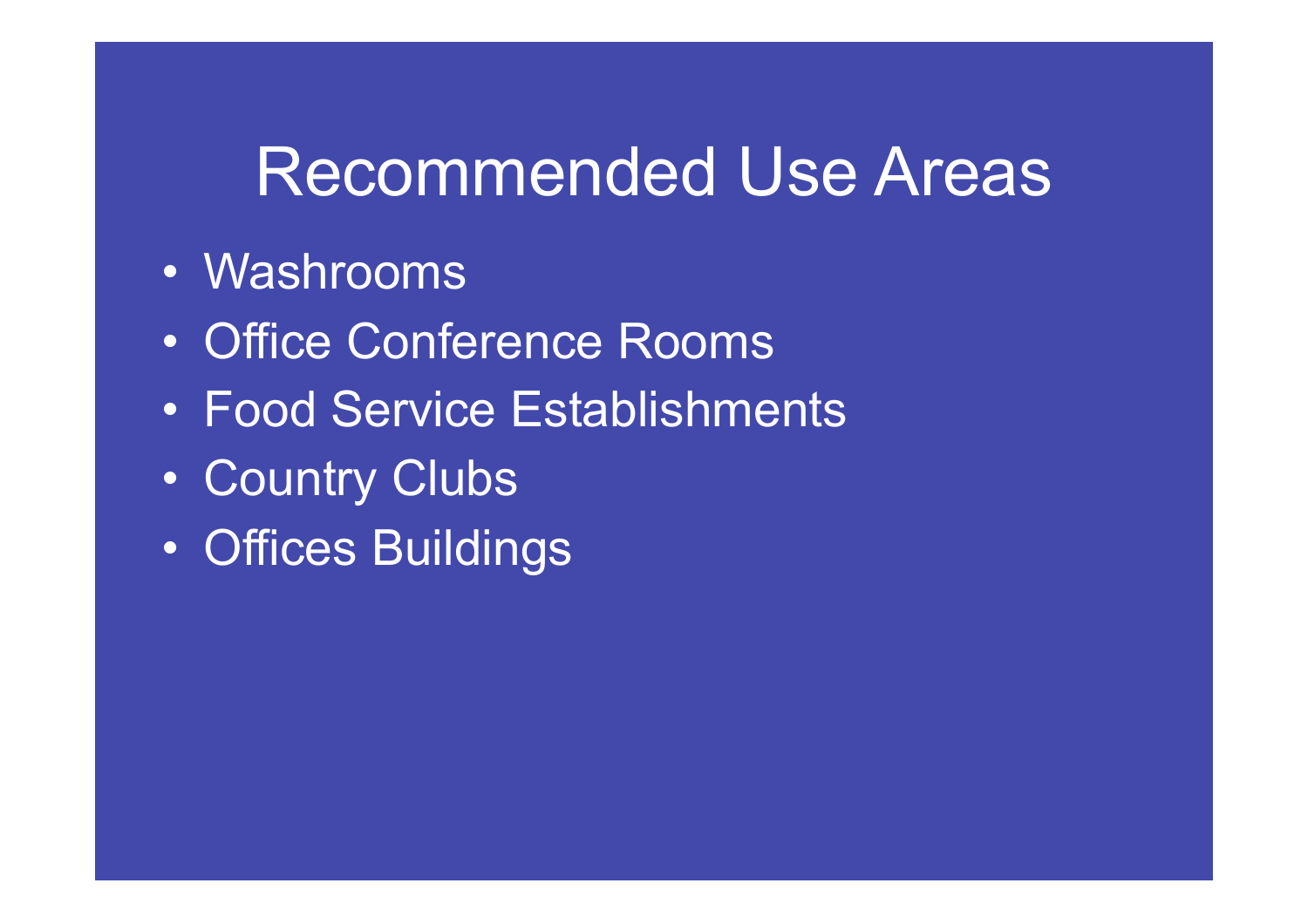- Features
	- Flexible Programming **Options** 
		- 5, 6 or 7 days option
		- Real time 24hr clock
	- Proactive LCD Display
		- Battery indicator
		- Fragrance refill indicator
		- Alarm Symbol
- Benefits
	- Cost Control



- Operates only when it is needed
- Control refill cost
- Easy Maintenance
	- Advance notice for refills & batteries change.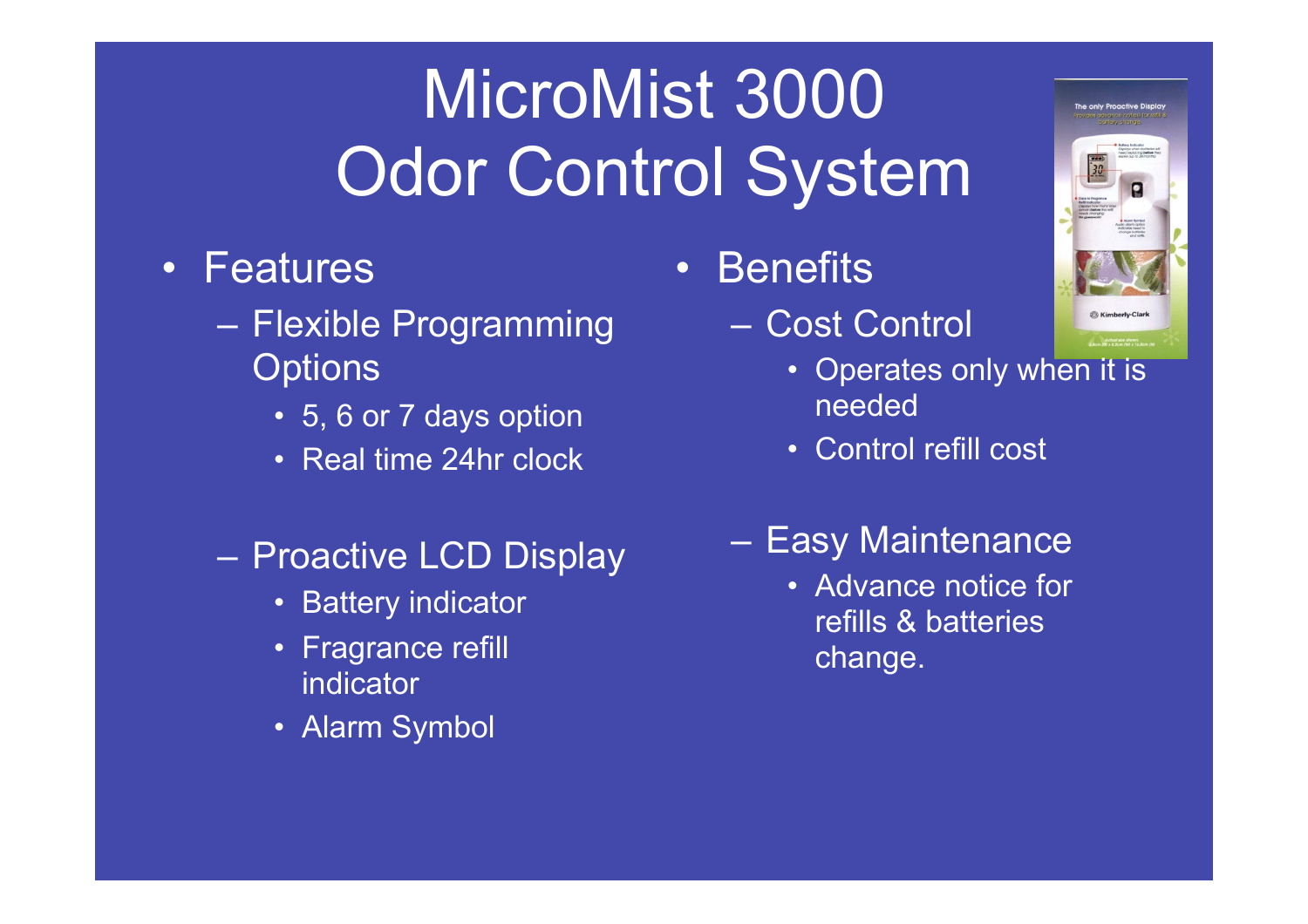- Features
	- MicroTrans Technology Eliminate mal-odors
		- Neutralizing unavoidable odors

– Ethanol Solvent

- Benefits
	- - Breakdown large malodors into small molecules of neutral base.
	- Safety & Health
		- Non-poisonous ingredient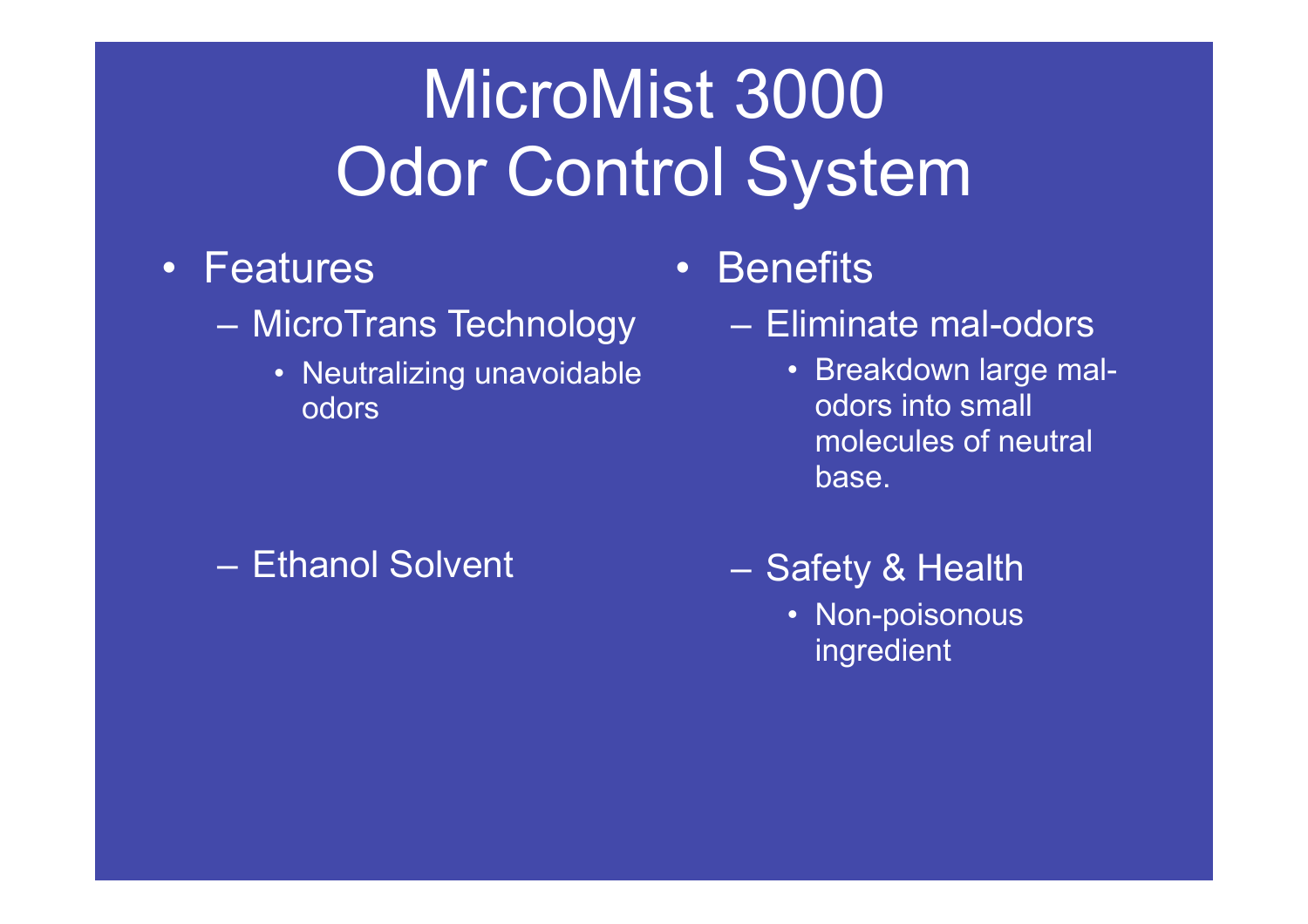Coverage Area & System Placement

- "Micro-molecules" covers room size up to 6,000 cubic feet (25' by 30')
- By the door door & people movement disperses flow of air in room
- Traffic area is between dispenser & window/ventilation ducts